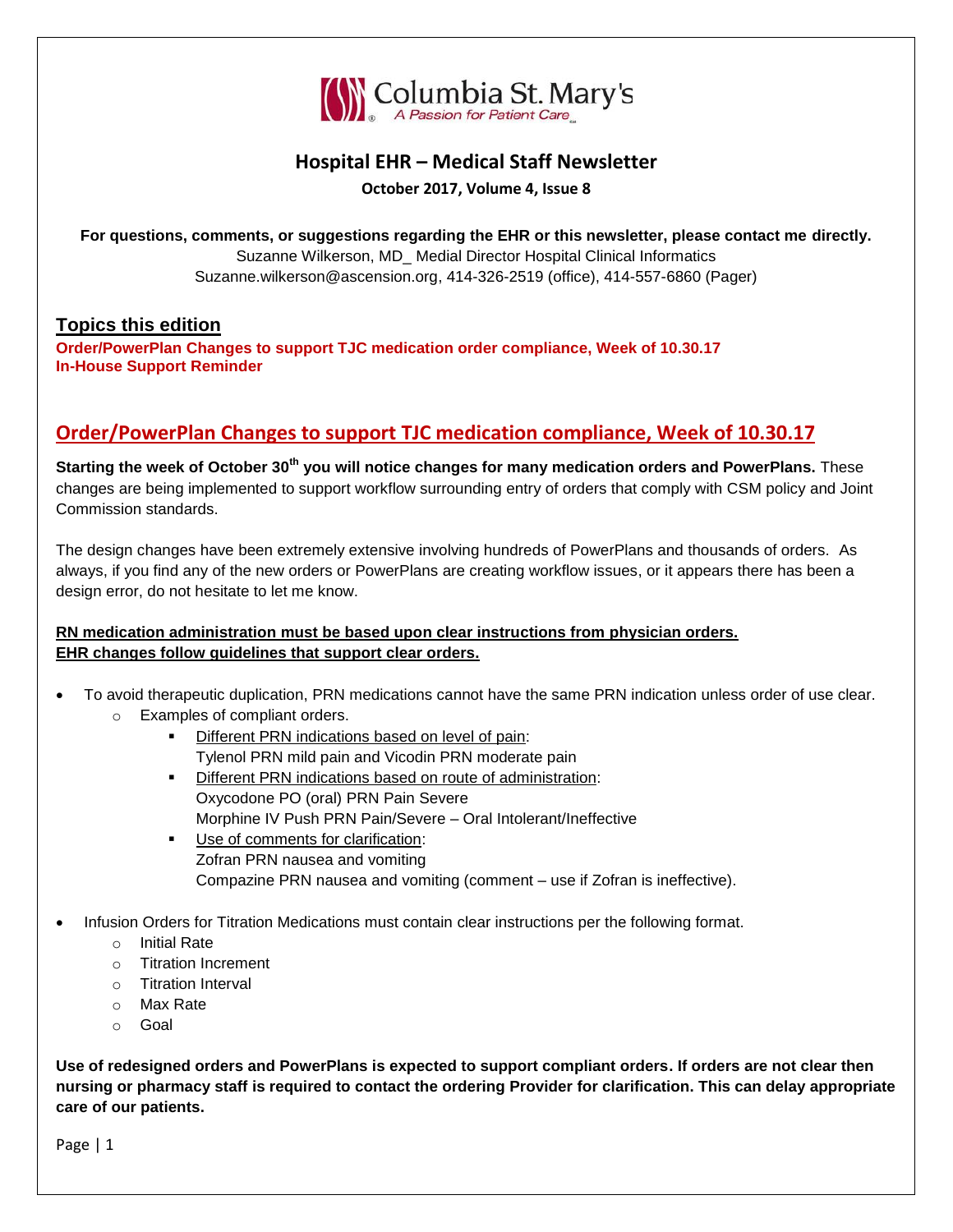### **EHR changes week of 10.30.17**

- Default instructions for adhoc order sentences, PRN subphases, and PowerPlans were developed in cooperation with pharmacy, nursing, and physician staff. **Ordering providers are always responsible for reviewing orders and adjusting based on a patient's clinical situation and needs.**
- Additional PRN Pain indications will be available. Use of the following indications with IV/IM medications will prevent therapeutic duplication with oral pain med orders.
	- o Pain/Mild **–** PO Ineffective/Intolerant
	- o Pain/Mod PO Ineffective/Intolerant
	- o Pain/Perineal PO Ineffective/Intolerant
	- o Pain/Severe PO Ineffective/Intolerant

The indications with "PO Ineffective/Intolerant" support use of IV medications in patients who have not previously had an adequate response to an oral medication or cannot take oral medication due to NPO restriction or symptoms.

- The indication Pain or Fever has been modified to Pain Mild or Fever.
- Quick Pick order sentences for individual orders will be updated with new/modified indications.
- PowerPlans with PRN Orders will be updated with addition of PRN subphases and/or modification of current orders.
	- o **PowerPlan updates will remove, replace, and modify PRN orders. While this will not disable any affected favorite PowerPlans, you will see an alert notifying you a change has been made. By resaving the favorite PowerPlan you can avoid seeing the alert again**.
- Clinical Decision Support Pop-up Alerts will block orders with duplicative PRN reasons for pain. (The PACU is excluded from the alerts as many surgical patients have additional PRN hospital orders on the record and the alert would inhibit efficient patient care in the PACU. Therapeutic duplications are avoided because PACU RNs utilize only PACU orders. )
- Infusion Order Instructions for Titration Medication orders will be updated in affected PowerPlans.

## **PRN Subphases (mini PowerPlans)**

Two new subphases are available. These subphases are in many PowerPlans and also can be accessed through order search. Language within the subphase orders supports avoidance of therapeutic duplications.



The **PRN Non-analgesic Medications Subphase** contains orders for the treatment of the following conditions:

- Nausea/Vomiting
- Indigestion
- **Constipation**
- Diarrhea
- Insomnia
- **Pruritis**

The **PRN Analgesic Pain Medications Subphase** is subdivided into categories based on level of pain. In addition, oral medications are separate from IV. An effective way to utilize the subhpase for patients with more than mild pain is to be sure to pick an oral and IV medication from each category.

### **Pain Scale utilized by nursing for Pain Assessment**

 $0 - 3$ : Mild Pain

- 4 6: Moderate Pain
- 7 10: Severe Pain

Page | 2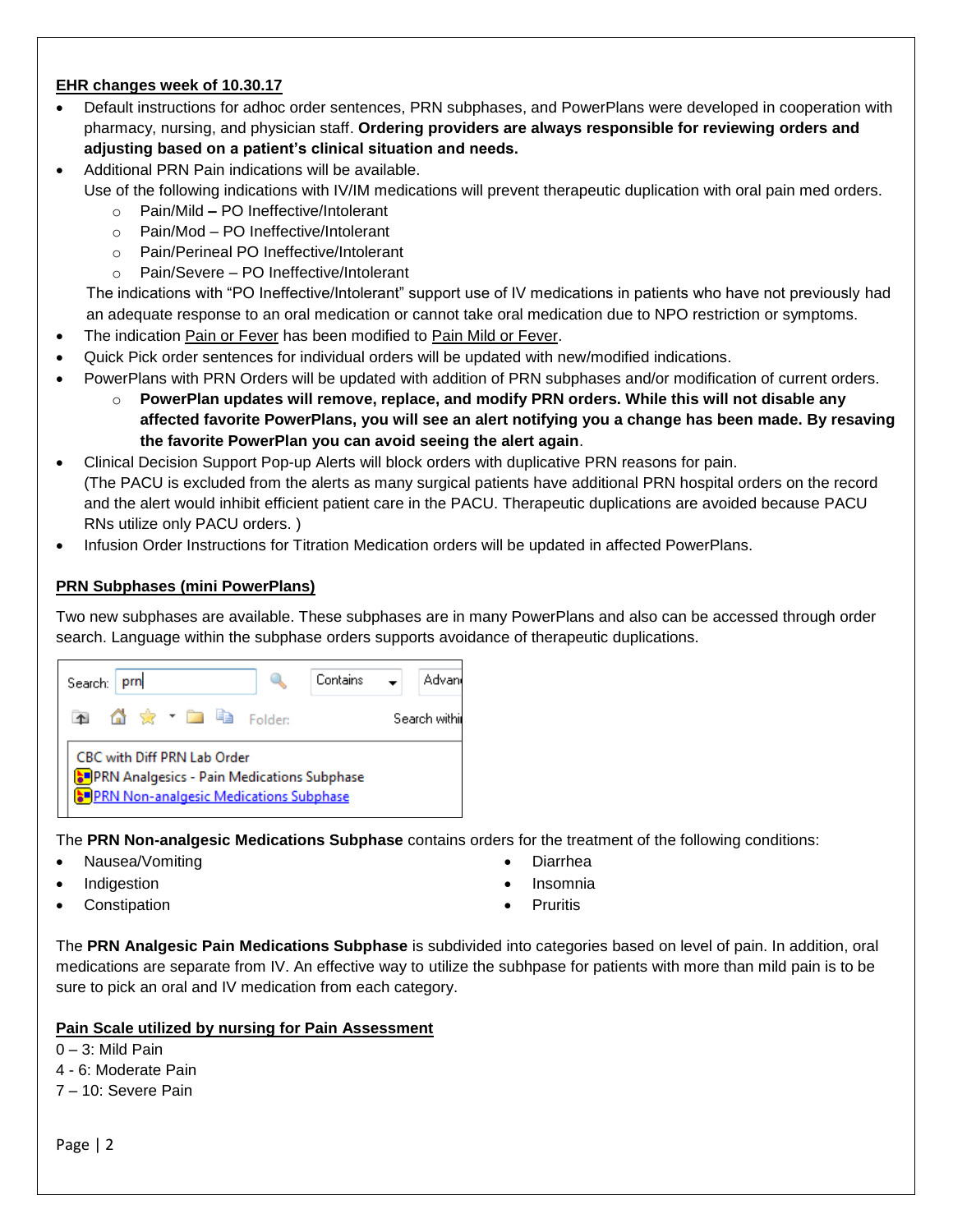#### **Sample MAR Summary with PRN pain medications showing non-duplicative indications**

| <b>Time View</b>                                                                                                                                                                         |            | 10/26/2017 10/25/2017 10/24/2017 10/23/2017<br>0000 - 2359 0000 - 2359 0000 - 2359 0000 - 2359 |  |
|------------------------------------------------------------------------------------------------------------------------------------------------------------------------------------------|------------|------------------------------------------------------------------------------------------------|--|
| $\log 66$ $\approx$<br>acetaminophen<br>650 mg, Tab, PO (oral), q4h PRN Pain - Mild or Fever,<br>Start Date: 10/26/17 9:13:00 CDT                                                        | <b>PRN</b> |                                                                                                |  |
| $\frac{1}{2}66$<br>acetaminophen-oxyCODONE<br>(acetaminophen-oxyCODONE 325 mg-5 mg tab)<br>1 tab(s), Tab, PO (oral), q4h PRN Pain - Moderate, Start<br>Date: 10/26/17 9:13:00 CDT, Rank: | <b>PRN</b> |                                                                                                |  |
| $\log$ $\approx$<br>acetaminophen-oxyCODONE<br>(acetaminophen-oxyCODONE 325 mg-5 mg tab)<br>2 tab(s), Tab, PO (oral), g4h PRN Pain - Severe, Start Date:<br>10/26/17 9:13:00 CDT         | <b>PRN</b> |                                                                                                |  |
| $\frac{1}{2}$ 66 $\frac{1}{2}$<br>morphine<br>2 mg, Injection, IV Push, g1hr PRN Pain/Mod-PO<br>Ineffective/Intolerant, Start Date: 10/26/17 9:13:00 CDT                                 | <b>PRN</b> |                                                                                                |  |
| $\frac{1}{2}66$<br>morphine<br>4 mg, Injection, IV Push, g1hr PRN Pain/Severe- PO<br>Ineffective/Intolerant, Start Date: 10/26/17 9:13:00 CDT                                            | <b>PRN</b> |                                                                                                |  |

#### **Admit Medication Reconciliaton**

If patient is on pain medication at home with a PRN indication of non-differentiated "Pain" and this is continued in the hospital, no other orders may be on the hospital record with any other type of PRN pain indication (general or differentiated). Therefore, **if PRN pain medications will be needed in addition to the home medication, then the home medication PRN reason should be made more specific, such as "Pain - Moderate".**

#### **Following are situations that will trigger CDS alerts that provide guidance and alternative options:**

- Chart contains order with PRN indication of "Pain" AND additional order placed with ANY/ALL other PRN indications containing Pain (examples: Pain, Pain Mild, Pain/Severe – PO Ineffective/Intolerant, etc.)
- Chart contains ANY type of PRN Pain indication AND additional order placed with indication of "Pain".
- Like to Like (example: Pain Mild triggered by Pain Mild)

| <b>Duplicate Therapy</b>                                                                                                                                                             |
|--------------------------------------------------------------------------------------------------------------------------------------------------------------------------------------|
| <b>Cerner</b>                                                                                                                                                                        |
| DUPLICATE THERAPY PRN REASON T FOUND                                                                                                                                                 |
| Name: TEST. ABCD                                                                                                                                                                     |
| MRN: SMM-907186                                                                                                                                                                      |
| IMPORTANT ALERT: October 26, 2017 09:23                                                                                                                                              |
| The following Order(s) exist with the same PRN Reason, this may represent therapeutic.<br>duplication.                                                                               |
| acetaminophen-HYDROcodone (Pain)                                                                                                                                                     |
| You can cancel/ modify the new order by choosing the respective action at the bottom.                                                                                                |
| To modify/ cancel a pre-existing order on the patient's order profile, cancel the current-<br>order, complete the order actions on the pre-existing orders and place the new orders. |
| Alert Action                                                                                                                                                                         |
| Cancel current traMADol order                                                                                                                                                        |
| Modify current traMADol order                                                                                                                                                        |
|                                                                                                                                                                                      |